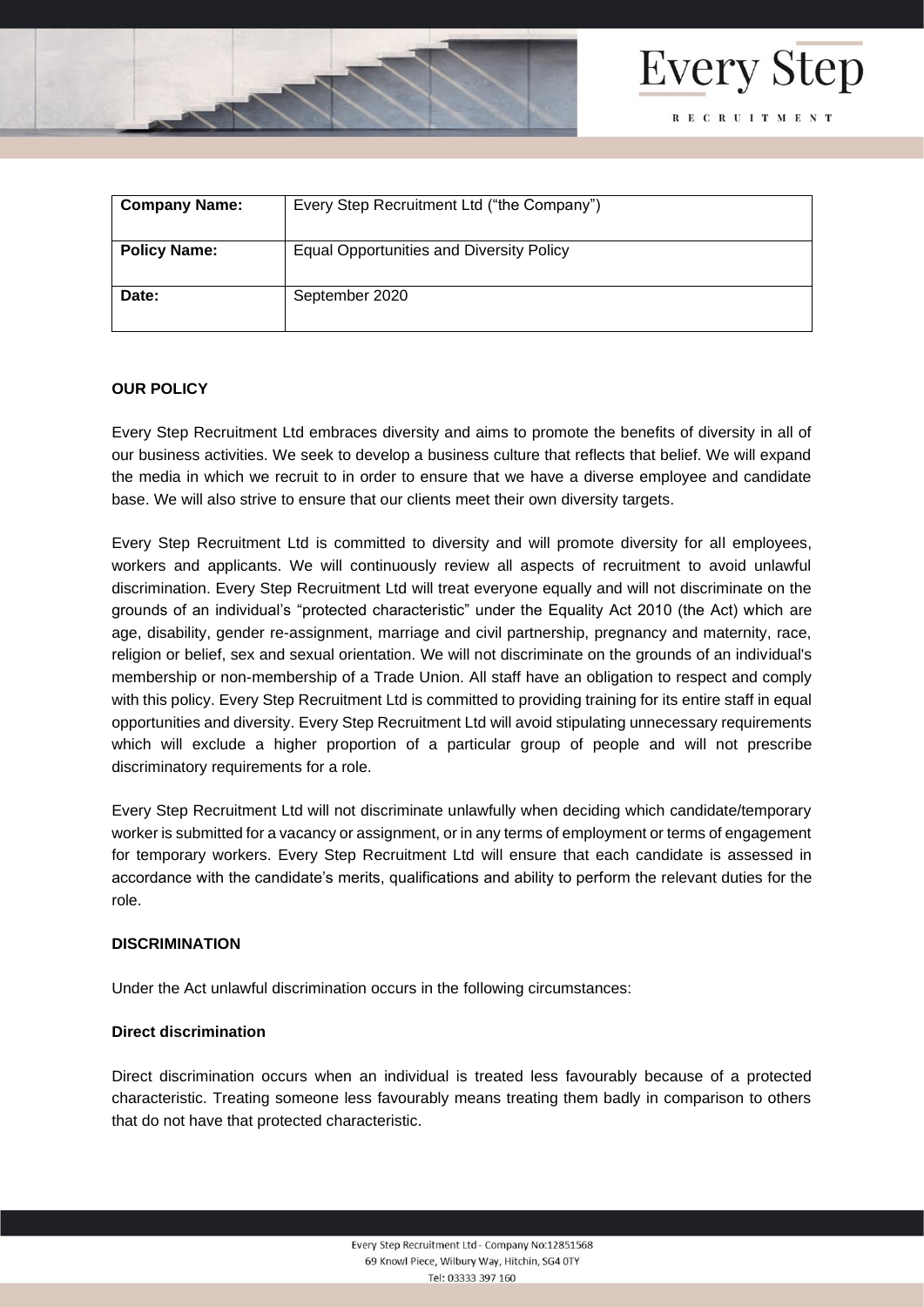It is unlawful for a recruitment consultancy to discriminate against a person on the grounds of a protected characteristic:

- in the terms on which the recruitment consultancy offers to provide any of its services;
- by refusing or deliberately omitting to provide any of its services;
- in the way it provides any of its services.

Direct discrimination can take place even if the individual does not have the protected characteristic but is treated less favourably because it is assumed he or she has the protected characteristic or is associated with someone that has the protected characteristic.

Direct discrimination would also occur if a recruitment consultancy accepted and acted upon instructions from an employer which states that certain persons are unacceptable due to a protected characteristic, unless an exception applies. The Act contains provisions that permit specifying a requirement that an individual must have a particular protected characteristic in order to undertake a job. These provisions are referred to as occupational requirements.

Where there is an occupational requirement then the client must show that applying the requirement is a proportionate means of achieving a legitimate aim, i.e. the employer must be able to objectively justify applying the requirement. An occupational requirement does not allow an employer to employ someone on less favourable terms or to subject a person to any other detriment. Neither does an occupational requirement provide an excuse against harassment or victimisation of someone who does not have the occupational requirement.

## **Indirect discrimination**

Indirect discrimination occurs when a provision, criterion or practice (PCP) is applied but this results in people who share a protected characteristic being placed at a disadvantage in comparison to those who do not have the protected characteristic. If the PCP can be objectively justified it will not amount to discrimination.

Indirect discrimination would also occur if a recruitment consultant accepted and acted upon an indirectly discriminatory instruction from an employer.

If the vacancy requires characteristics which amount to an occupational requirement or the instruction is discriminatory but there is an objective justification, Every Step Recruitment Ltd will not proceed with the vacancy unless the client provides written confirmation of the occupational requirement, exception or justification.

Every Step Recruitment Ltd will use best endeavours to comply with the Act and will not accept instructions from clients that will result in unlawful discrimination.

## **Harassment**

Under the Act, harassment is defined as unwanted conduct that relates to a protected characteristic which has the purpose or effect of violating an individual's dignity or creating an intimidating, hostile, degrading, humiliating or offensive environment for that individual. This includes unwanted conduct of a sexual nature.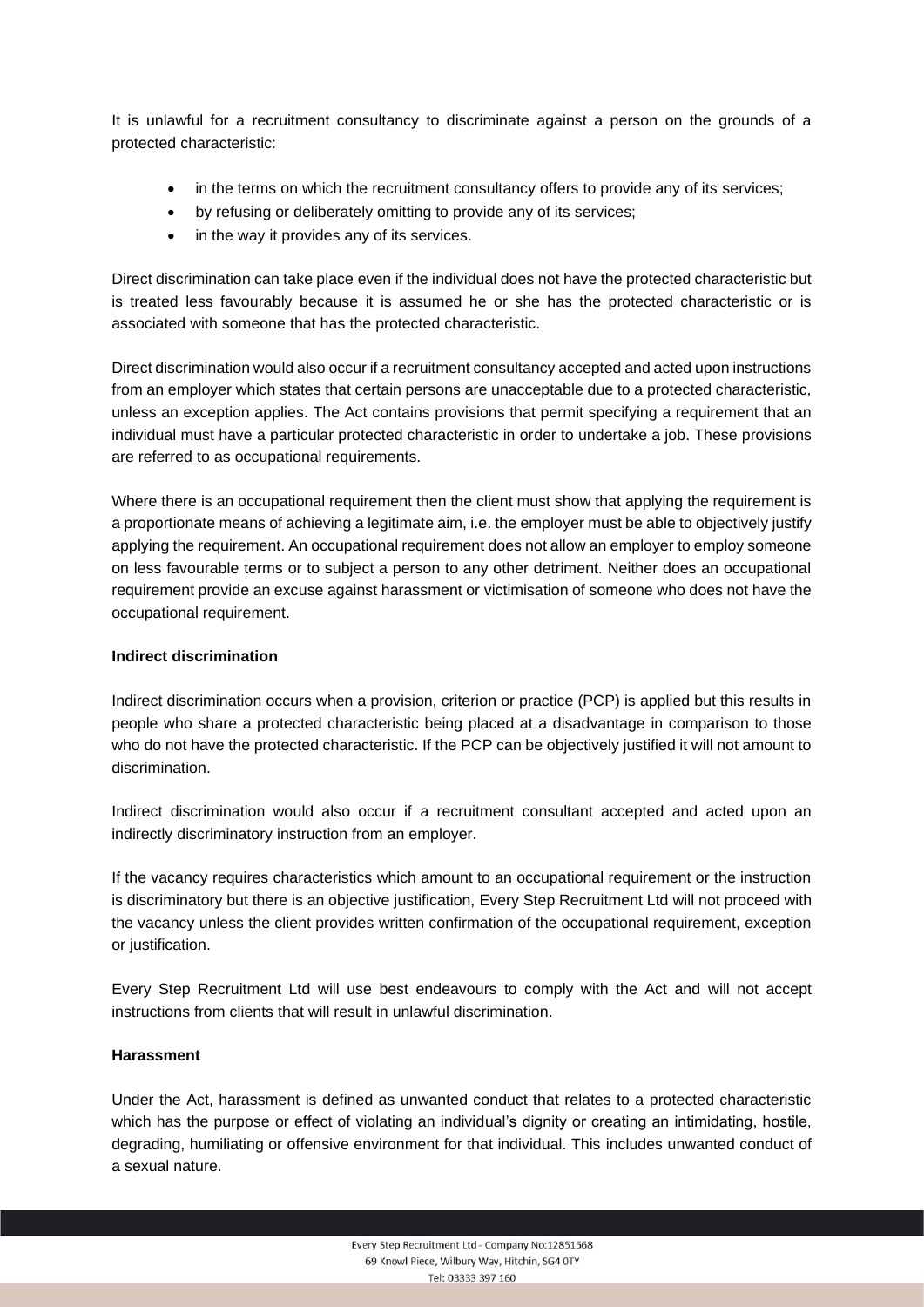Every Step Recruitment Ltd is committed to providing a work environment free from unlawful harassment.

Every Step Recruitment Ltd will ensure that the consultants do not harass any individual.

Examples of prohibited harassment are:

- 1. verbal or written conduct containing derogatory jokes or comments;
- 2. slurs or unwanted sexual advances;
- 3. visual conduct such as derogatory or sexually orientated posters;
- 4. photographs, cartoons, drawings or gestures which some may find offensive;
- 5. physical conduct such as assault, unwanted touching, or any interference because of sex, race or any other protected characteristic basis;
- 6. threats and demands to submit to sexual requests as a condition of continued employment or to avoid some other loss, and offers of employment benefits in return for sexual favours;
- 7. retaliation for having reported or threatened to report harassment.

If an individual believes that they have been unlawfully harassed, they should make an immediate report to Every Step Recruitment Ltd ('info@everystep-recruitment.co.uk') followed by a written complaint as soon as possible after the incident. The details of the complaint should include:

- Details of the incident
- Name(s) of the individual(s) involved
- Name(s) of any witness(es)

Every Step Recruitment Ltd will undertake a thorough investigation of the allegations. If it is concluded that harassment has occurred, remedial action will be taken.

All employees and workers will be expected to comply with Every Step Recruitment Ltd's policy on harassment in the workplace. Any breach of such a policy will lead to the appropriate disciplinary action.

Any individual who Every Step Recruitment Ltd finds to be responsible for harassment will be subject to the disciplinary procedure and the sanction may include termination.

## **Victimisation**

Under the Act victimisation occurs when an individual is treated unfavourably because he/she has done a 'protected act' which is bringing a claim for unlawful discrimination or raising a grievance about discrimination or giving evidence in respect of a complaint about discrimination.

Every Step Recruitment Ltd will ensure that the consultants do not victimise any individual.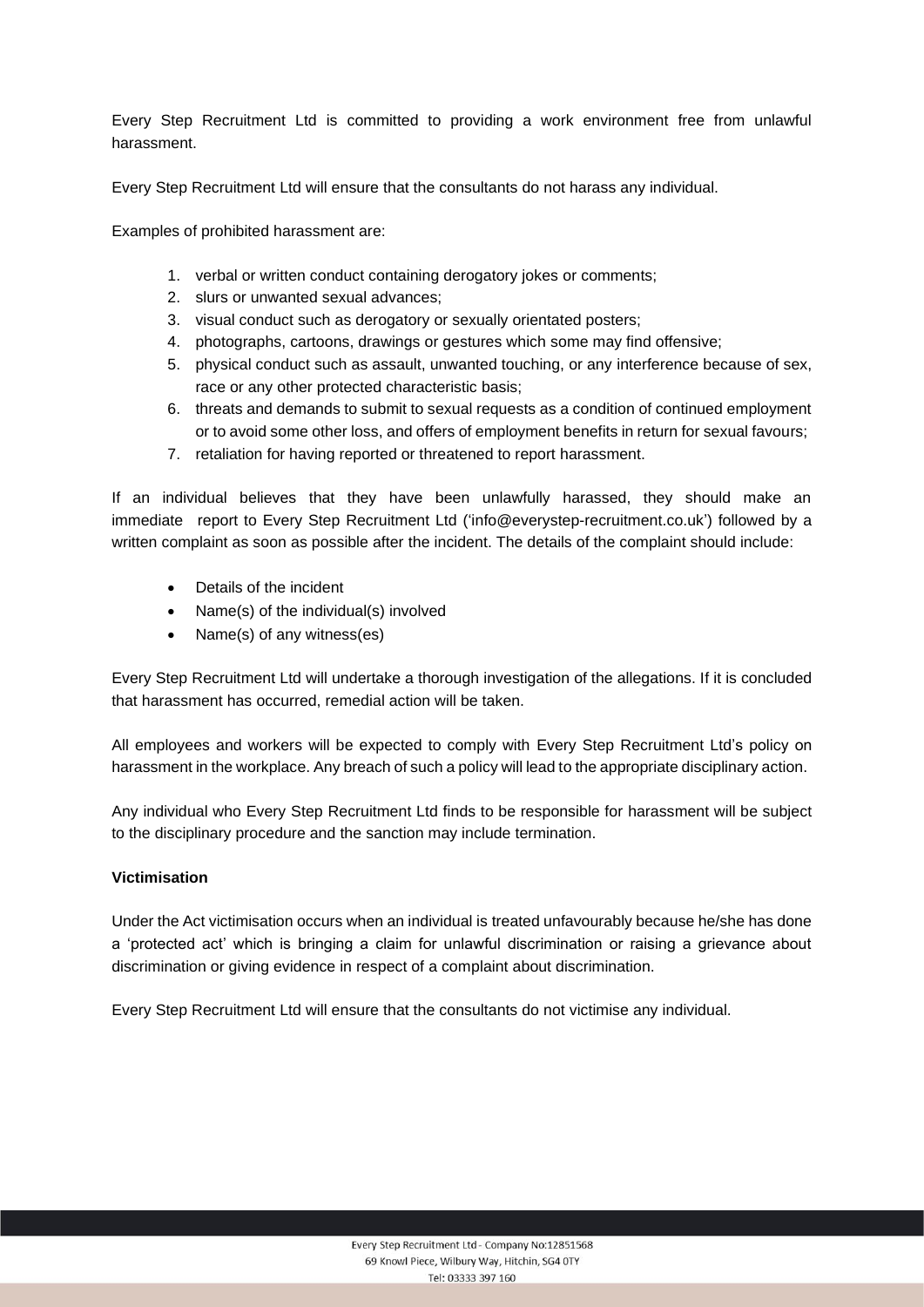# **DISABLED PERSONS**

Discrimination occurs when a person is treated unfavourably as a result of their disability.

In direct discrimination occurs where a provision, criterion or practice is applied by or on behalf of an employer, or any physical feature of the employer's premises, places a disabled person at a substantial disadvantage in comparison with persons who are not disabled.

In recruitment and selection there may be a requirement to make reasonable adjustments. For example, it might be necessary to have different application procedures for partially sighted or blind applicants that enable them to use Braille. With testing and assessment methods and procedures, tests can only be justified if they are directly related to the skills and competencies required for the job. Even then, it might be appropriate to have different levels of acceptable test results, depending on the disability. For example, an applicant with a learning disability might need more time to complete a test, or not be expected to reach the same standard as other non-disabled applicants.

Reasonable adjustments in recruiting could include:

- modifying testing and assessment procedures;
- meeting the candidate at alternative premises which are more easily accessible;
- having flexibility in the timing of interviews:
- modifying application procedures and application forms;
- providing a reader or interpreter.

Wherever possible Every Step Recruitment Ltd will make reasonable adjustments to hallways, passages and doors in order to provide and improve means of access for disabled employees and workers. However, this may not always be feasible, due to circumstances creating such difficulties as to render such adjustments as being beyond what is reasonable in all the circumstances.

Every Step Recruitment Ltd will not discriminate against a disabled person:

- in the arrangements i.e. application form, interview or arrangements for selection for determining whom a job should be offered; or
- in the terms on which employment or engagement of temporary workers is offered; or
- by refusing to offer, or deliberately not offering the disabled person a job for reasons connected with their disability; or
- in the opportunities afforded to the person for receiving any benefit, or by refusing to afford, or deliberately not affording him or her any such opportunity; or
- by subjecting the individual to any other detriment (detriment will include refusal of training or transfer, demotion, reduction of wage, or harassment).

Every Step Recruitment Ltd will make career opportunities available to all people with disabilities and every practical effort will be made to provide for the needs of staff, candidates and clients.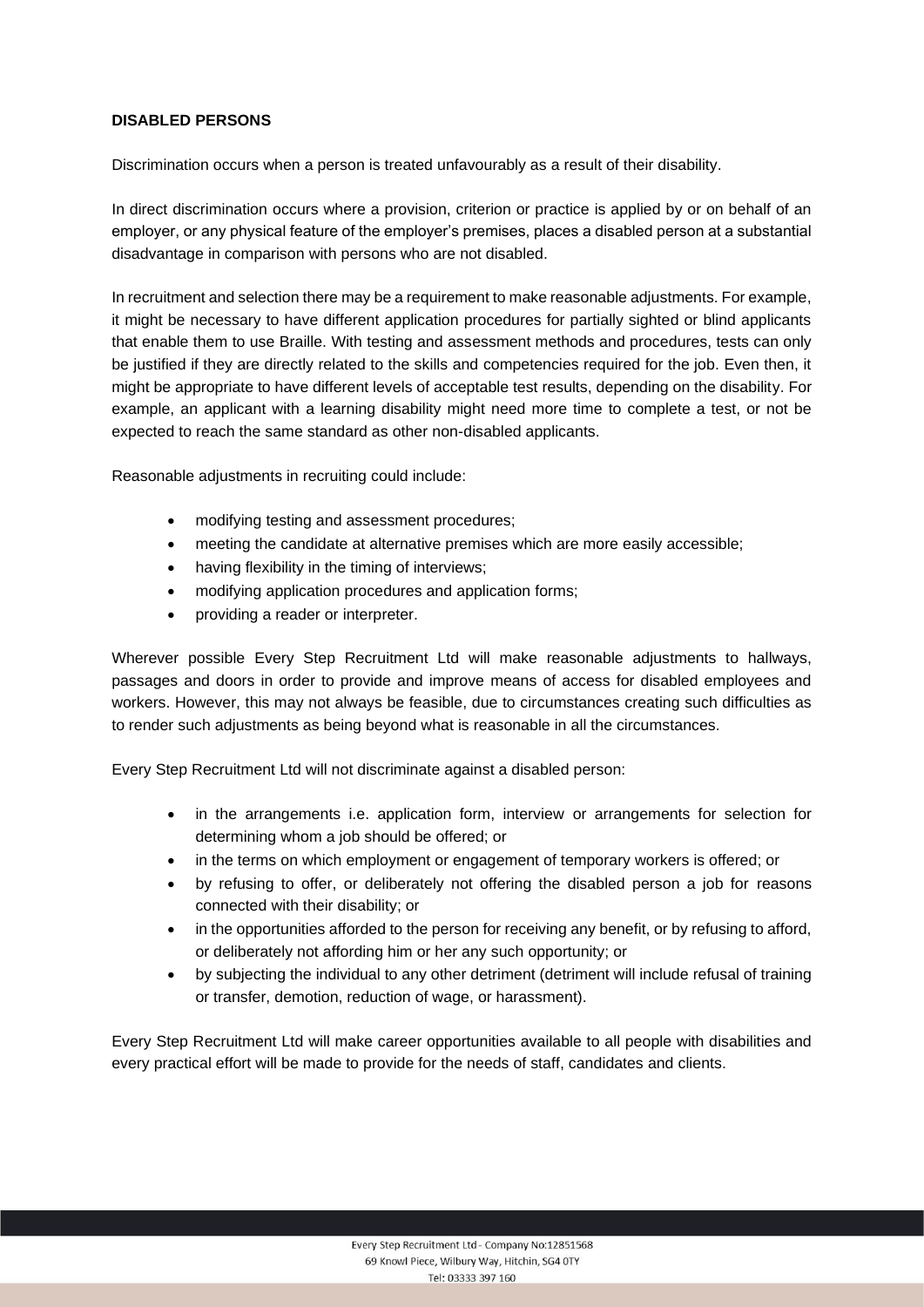## **AGE DISCRIMINATION**

Under the Act, it is unlawful to directly or indirectly discriminate against or to harass or victimise a person because of age. Age discrimination does not just provide protection for people who are older or younger. People of all ages are protected.

A reference to age is a reference to a person's age group. People who share the protected characteristic of age are people who are in the same age group.

Age group can have various references:

Under 21s

People in their 40s

Adults

Every Step Recruitment Ltd will not discriminate directly or indirectly, harass or victimise any person on the grounds of their age. We will encourage clients not to include any age criteria in job specifications and every attempt will be made to encourage clients to recruit on the basis of competence and skills and not age.

Every Step Recruitment Ltd is committed to recruiting and retaining employees whose skills, experience, and attitude are suitable for the requirements of the various positions regardless of age. No age requirements will be stated in any job advertisements on behalf of the company.

If Every Step Recruitment Ltd requests age as part of its recruitment process such information will not be used as selection, training or promotion criteria or in any detrimental way and is only for compilation of personal data, which the company holds on all employees and workers and as part of its equal opportunities monitoring process. In addition if under age 22 to adhere to Conduct of Employment Agencies and Employment Business Regulations 2003 and other relevant legislation applicable to children or young candidates.

Where a client requests age or date of birth, this will have to be under an occupational requirement or with an objective justification which should be confirmed in writing.

## **PART-TIME WORKERS**

This policy also covers the treatment of those employees and workers who work on a part-time basis, Every Step Recruitment Ltd recognises that it is an essential part of this policy that part time employees are treated on the same terms, with no detriment, as full time employees (albeit on a pro rata basis) in matters such as rates of pay, holiday entitlement, maternity leave, parental and domestic incident leave and access to our pension scheme. Every Step Recruitment Ltd also recognises that part time employees must be treated the same as full time employees in relation to training and redundancy situations.